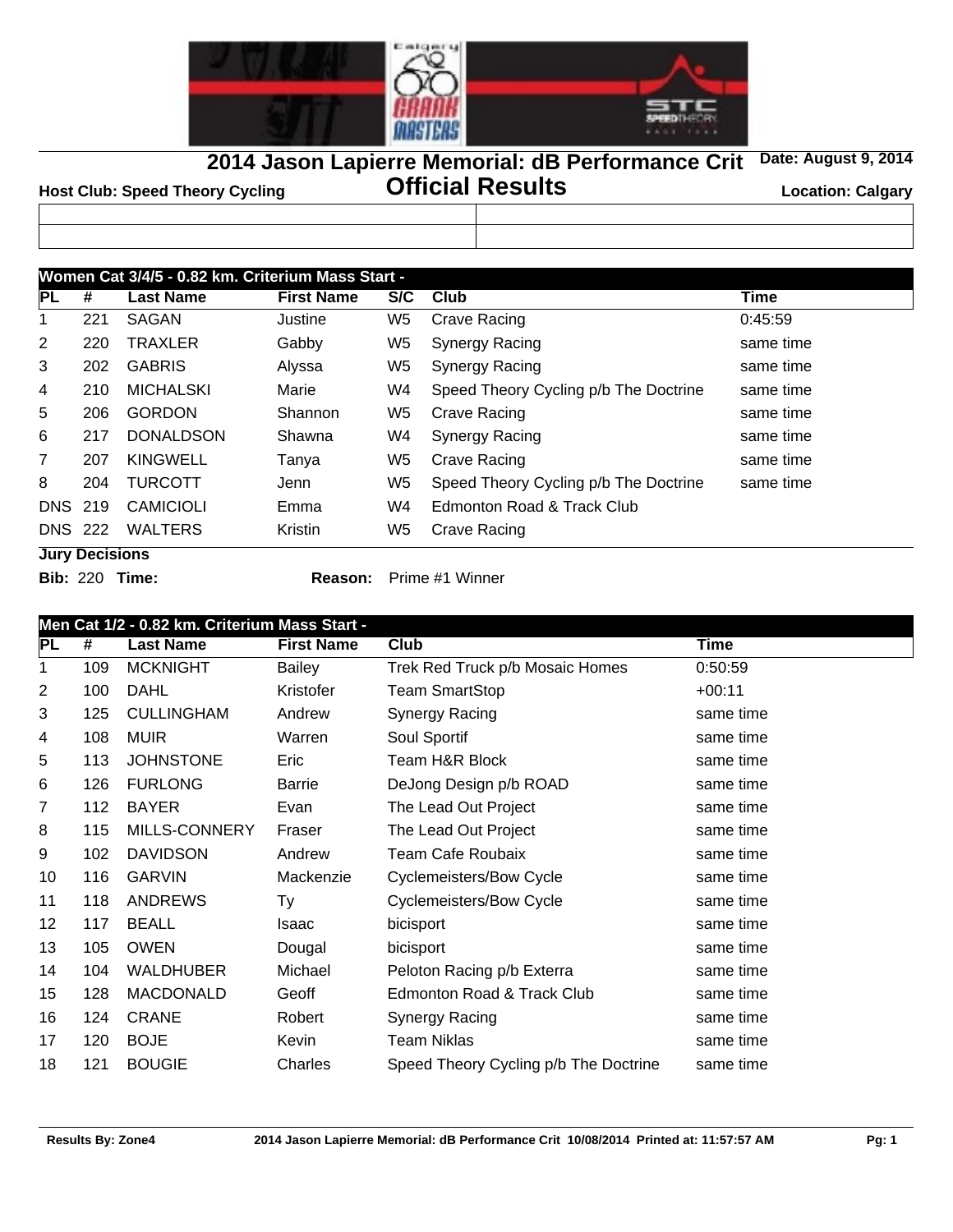|                | Men Cat 1/2 Continued  - 0.82 km. Criterium Mass Start - |                       |                   |                                       |             |  |  |  |  |
|----------------|----------------------------------------------------------|-----------------------|-------------------|---------------------------------------|-------------|--|--|--|--|
| PL             | #                                                        | <b>Last Name</b>      | <b>First Name</b> | Club                                  | <b>Time</b> |  |  |  |  |
| 19             | 107                                                      | <b>WILLIAMS</b>       | Trev              | Speed Theory Cycling p/b The Doctrine | $+00:16$    |  |  |  |  |
| <b>DNF</b>     | 110                                                      | <b>FAAS</b>           | Mark              | Edmonton Road & Track Club            |             |  |  |  |  |
| <b>DNF</b>     | 114                                                      | <b>ENTER</b>          | Marc              | The Lead Out Project                  |             |  |  |  |  |
|                | <b>DNF 119</b>                                           | <b>ANDREWS</b>        | Dustin            | Trek Red Truck p/b Mosaic Homes       |             |  |  |  |  |
| DNF            | 122                                                      | <b>BUNNIN</b>         | Shawn             | Deadgoat Racing                       |             |  |  |  |  |
| DNF            | - 123                                                    | <b>COLLINS</b>        | Jesse James       | <b>Synergy Racing</b>                 |             |  |  |  |  |
| <b>DNF</b>     | 129                                                      | <b>MCCONNELL</b>      | Mark              | <b>Synergy Racing</b>                 |             |  |  |  |  |
| <b>DNF</b>     | 130                                                      | <b>MORRIS</b>         | Dallas            | <b>SPAN</b>                           |             |  |  |  |  |
| <b>DNF 131</b> |                                                          | <b>PERRON</b>         | Jeff              | Rundle Mountain Cycling Club          |             |  |  |  |  |
|                | DNF 132                                                  | <b>KILLICK</b>        | Anthony           | Soul Sportif                          |             |  |  |  |  |
|                |                                                          | <b>Jury Decisions</b> |                   |                                       |             |  |  |  |  |
|                |                                                          | <b>Bib: 109 Time:</b> | Reason:           | Prime #2 and #3 Winner                |             |  |  |  |  |
|                |                                                          | <b>Bib: 119 Time:</b> | Reason:           | Prime #1 Winner                       |             |  |  |  |  |

|                | Men Cat 4 - 0.82 km. Criterium Mass Start - |                    |                   |                                       |             |  |  |
|----------------|---------------------------------------------|--------------------|-------------------|---------------------------------------|-------------|--|--|
| PL             | #                                           | <b>Last Name</b>   | <b>First Name</b> | <b>Club</b>                           | <b>Time</b> |  |  |
| 1              | 434                                         | <b>BELCHER</b>     | Derek             | <b>Cyclemeisters/Bow Cycle</b>        | 0:43:00     |  |  |
| 2              | 422                                         | <b>HOLCOMBE</b>    | Adam              | Gastown Cycling                       | same time   |  |  |
| 3              | 413                                         | <b>JOBSON</b>      | Derek             | Speed Theory Cycling p/b The Doctrine | same time   |  |  |
| 4              | 402                                         | <b>LOEWEN</b>      | Erik              | Speed Theory Cycling p/b The Doctrine | same time   |  |  |
| 5              | 427                                         | <b>SHERWOOD</b>    | Roger             | Edmonton Road & Track Club            | same time   |  |  |
| 6              | 428                                         | <b>SLINGERLAND</b> | <b>Marinus</b>    | bicisport                             | same time   |  |  |
| 7              | 407                                         | <b>NELSON</b>      | Dan               | Juventus                              | same time   |  |  |
| 8              | 425                                         | <b>PURDY</b>       | James             | <b>MEC Calgary Cycling Club</b>       | same time   |  |  |
| 9              | 405                                         | <b>MCKAY</b>       | Michael           | Veloplzen                             | same time   |  |  |
| 10             | 415                                         | <b>SAMETZ</b>      | Michael           | bicisport                             | same time   |  |  |
| 11             | 403                                         | <b>BERGMAN</b>     | Joseph            | <b>Pedalhead Road Works</b>           | same time   |  |  |
| 12             | 424                                         | <b>MACKLEM</b>     | Michael           | Rundle Mountain Cycling Club          | same time   |  |  |
| 13             | 418                                         | <b>ENGLISH</b>     | Jason             | <b>TCR Sport Lab</b>                  | same time   |  |  |
| 14             | 410                                         | COSSLETT           | Mark              | Rundle Mountain Cycling Club          | same time   |  |  |
| 15             | 426                                         | <b>SCHIEFLER</b>   | <b>Steve</b>      | DeJong Design p/b ROAD                | same time   |  |  |
| 16             | 423                                         | <b>LAING</b>       | Austin            | bicisport                             | $+00:07$    |  |  |
| 17             | 406                                         | <b>PARKER</b>      | lan               | <b>Cyclemeisters/Bow Cycle</b>        | $+00:10$    |  |  |
| 18             | 401                                         | <b>MIILLER</b>     | Carl              | Speed Theory Cycling p/b The Doctrine | same time   |  |  |
| 19             | 417                                         | <b>GULLACHER</b>   | Darcy             | Speed Theory Cycling p/b The Doctrine | $+00:19$    |  |  |
| 20             | 412                                         | <b>EVANS</b>       | Neil              | Rundle Mountain Cycling Club          | $-1$ Lap    |  |  |
| 21             | 404                                         | <b>ANTONIOU</b>    | Lampros           | bicisport                             | $-1$ Lap    |  |  |
| <b>DNF</b>     | 400                                         | <b>CROTEAU</b>     | Martin            | <b>Cyclemeisters/Bow Cycle</b>        |             |  |  |
| <b>DNF</b>     | 419                                         | AL-RABEH           | Waleed            | Peloton Racing p/b Exterra            |             |  |  |
| <b>DNS 420</b> |                                             | <b>DODD</b>        | Martin            | <b>Cyclemeisters/Bow Cycle</b>        |             |  |  |
|                | <b>Jury Decisions</b>                       |                    |                   |                                       |             |  |  |
|                | <b>Bib: 402 Time:</b>                       |                    | Reason:           | Prime #2 Winner                       |             |  |  |
|                | <b>Bib: 412 Time:</b>                       |                    | Reason:           | Prime #1 Winner                       |             |  |  |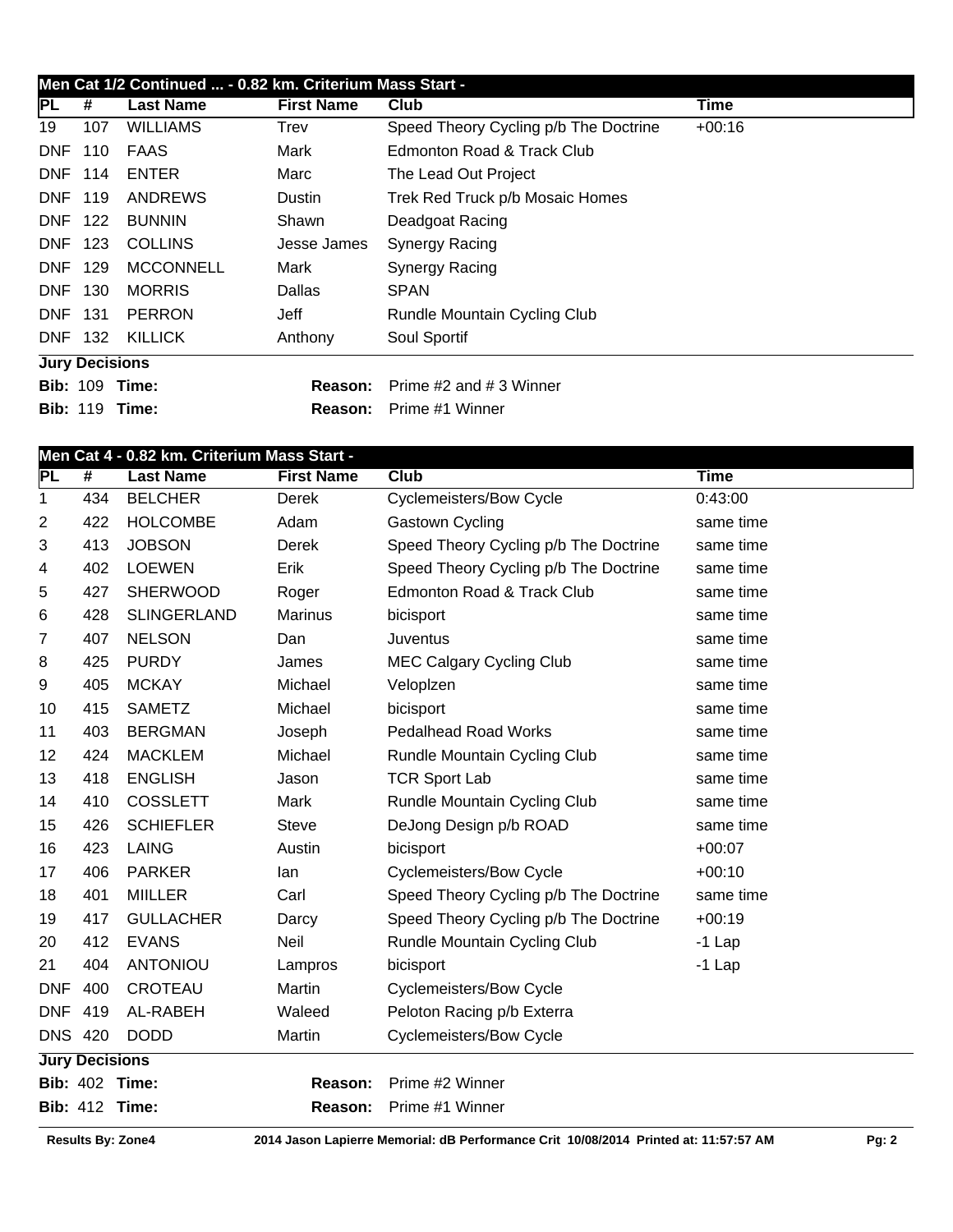|    | Men Cat 5 - 0.82 km. Criterium Mass Start - |                    |                   |                                       |             |  |  |  |
|----|---------------------------------------------|--------------------|-------------------|---------------------------------------|-------------|--|--|--|
| PГ | #                                           | <b>Last Name</b>   | <b>First Name</b> | Club                                  | <b>Time</b> |  |  |  |
| 1  | 580                                         | <b>WEBSTER</b>     | Ryan              | <b>Synergy Racing</b>                 | 0:47:33     |  |  |  |
| 2  | 539                                         | <b>HAMILTON</b>    | <b>Nicolas</b>    | Rundle Mountain Cycling Club          | $+00:01$    |  |  |  |
| 3  | 555                                         | <b>KING</b>        | Spencer           | Edmonton Road & Track Club            | same time   |  |  |  |
| 4  | 520                                         | <b>GIBBONS</b>     | Darren            | Juventus                              | same time   |  |  |  |
| 5  | 515                                         | <b>WISHLOFF</b>    | Evan              | Pedalhead Race Room                   | same time   |  |  |  |
| 6  | 560                                         | <b>PIET</b>        | Eric              | <b>Cyclemeisters/Bow Cycle</b>        | same time   |  |  |  |
| 7  | 545                                         | <b>BLANEY</b>      | William           | Independent                           | same time   |  |  |  |
| 8  | 550                                         | <b>D'ENTREMONT</b> | Michael           | Rundle Mountain Cycling Club          | same time   |  |  |  |
| 9  | 564                                         | <b>TRAXLER</b>     | Shawn             | <b>Synergy Racing</b>                 | same time   |  |  |  |
| 10 | 551                                         | <b>FEICK</b>       | <b>Brian</b>      | <b>Trapline Speed CLub</b>            | same time   |  |  |  |
| 11 | 536                                         | <b>BACHMAN</b>     | Jay               | Speed Theory Cycling p/b The Doctrine | same time   |  |  |  |
| 12 | 503                                         | <b>BHARDWAJ</b>    | Suchaet           | Speed Theory Cycling p/b The Doctrine | same time   |  |  |  |
| 13 | 556                                         | <b>LOPEZ</b>       | Rafael            | <b>Ridleys Cycle</b>                  | same time   |  |  |  |
| 14 | 517                                         | <b>SHORTRIDGE</b>  | <b>Travis</b>     | <b>Calgary Crankmasters</b>           | same time   |  |  |  |
| 15 | 546                                         | <b>BONILLA</b>     | Carlos            | <b>Team Niklas</b>                    | same time   |  |  |  |
| 16 | 505                                         | <b>KENNEDY</b>     | Ryan              | Peloton Racing p/b Exterra            | same time   |  |  |  |
| 17 | 543                                         | LOUIS              | Spencer           | bicisport                             | same time   |  |  |  |
| 18 | 527                                         | <b>FORTNER</b>     | Justin            | Speed Theory Cycling p/b The Doctrine | same time   |  |  |  |
| 19 | 532                                         | <b>LIVESEY</b>     | Aidan             | Synergy Racing                        | same time   |  |  |  |
| 20 | 562                                         | <b>SIEMENS</b>     | Justin            | <b>Calgary Crankmasters</b>           | same time   |  |  |  |
| 21 | 557                                         | <b>NEWSOME</b>     | John              | Rundle Mountain Cycling Club          | same time   |  |  |  |
| 22 | 511                                         | <b>GOMES</b>       | Christian         | <b>Ascent Cycle Racing</b>            | same time   |  |  |  |
| 23 | 504                                         | <b>MILES</b>       | Jeffrey           | <b>Calgary Crankmasters</b>           | same time   |  |  |  |
| 24 | 544                                         | <b>ALBOIU</b>      | Dan               | Speed Theory Cycling p/b The Doctrine | same time   |  |  |  |
| 25 | 533                                         | <b>CUTKNIFE</b>    | Sherman           | Juventus                              | same time   |  |  |  |
| 26 | 518                                         | <b>MILES</b>       | Glenn             | <b>Calgary Crankmasters</b>           | same time   |  |  |  |
| 27 | 530                                         | <b>GORDON</b>      | Cody              | <b>Cyclemeisters/Bow Cycle</b>        | same time   |  |  |  |
| 28 | 554                                         | <b>KAY</b>         | Alexander         | bicisport                             | same time   |  |  |  |
| 29 | 531                                         | <b>LOF</b>         | Lars              | <b>Cyclemeisters/Bow Cycle</b>        | same time   |  |  |  |
| 30 | 521                                         | <b>LOF</b>         | <b>Niels</b>      | <b>Cyclemeisters/Bow Cycle</b>        | same time   |  |  |  |
| 31 | 558                                         | <b>NGUYEN</b>      | Albert            | Edmonton Road & Track Club            | same time   |  |  |  |
| 32 | 508                                         | <b>MANNING</b>     | <b>Steve</b>      | <b>Cyclemeisters/Bow Cycle</b>        | same time   |  |  |  |
| 33 | 547                                         | <b>BYL</b>         | Stephen           | bicisport                             | same time   |  |  |  |
| 34 | 552                                         | <b>GREGOIRE</b>    | Daniel            | <b>Calgary Crankmasters</b>           | same time   |  |  |  |
| 35 | 507                                         | <b>HEGER</b>       | Elmar             | bicisport                             | $+00:10$    |  |  |  |
| 36 | 561                                         | <b>SANTOS</b>      | John              | <b>MEC Calgary Cycling Club</b>       | $+00:11$    |  |  |  |
| 37 | 563                                         | <b>SMITH</b>       | Norm              | <b>Calgary Crankmasters</b>           | same time   |  |  |  |
| 38 | 516                                         | <b>ZINATELLI</b>   | Adam              | Speed Theory Cycling p/b The Doctrine | same time   |  |  |  |
| 39 | 548                                         | <b>CALE</b>        | <b>Brian</b>      | Rundle Mountain Cycling Club          | $+00:15$    |  |  |  |
| 40 | 559                                         | <b>NOVI</b>        | Kristof           | Independent                           | $+00:20$    |  |  |  |
| 41 | 512                                         | <b>LEMISKI</b>     | Ryan              | bicisport                             | $+01:03$    |  |  |  |
|    |                                             |                    |                   |                                       |             |  |  |  |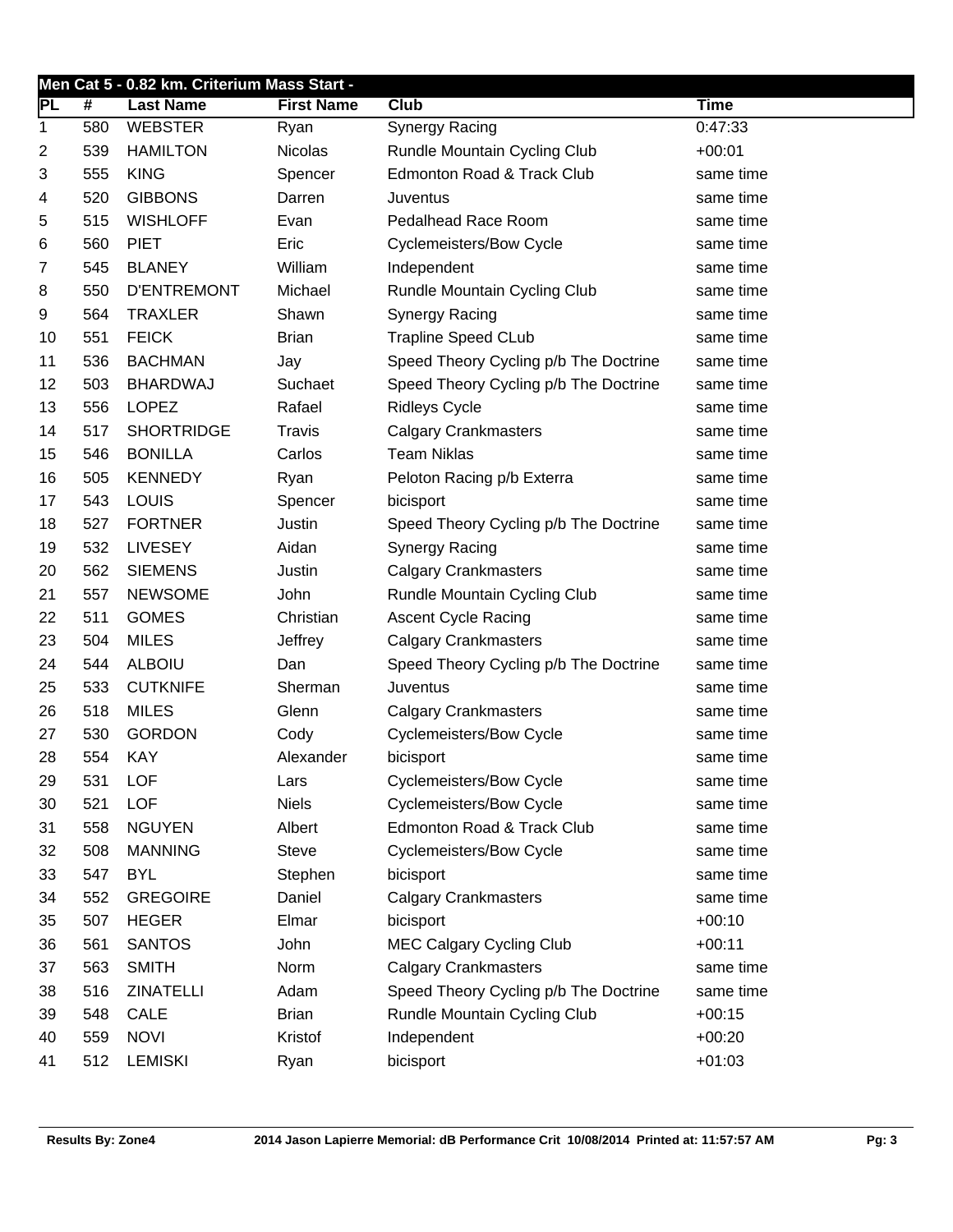| PL                    | #   | <b>Last Name</b> | <b>First Name</b> | Club                                  | Time    |
|-----------------------|-----|------------------|-------------------|---------------------------------------|---------|
| 42                    | 502 | <b>PERDOMO</b>   | Andres            | Speed Theory Cycling p/b The Doctrine | -1 Laps |
| <b>DNF 500</b>        |     | <b>BURTON</b>    | Michael           | Juventus                              |         |
| <b>DNF 501</b>        |     | <b>JOHNSON</b>   | Tim               | <b>TCR Sport Lab</b>                  |         |
| DNF 566               |     | <b>WINDER</b>    | Rory              | bicisport                             |         |
| <b>DNS 509</b>        |     | <b>DMITRUK</b>   | Lorne             | <b>Juventus</b>                       |         |
| <b>DNS 549</b>        |     | CHAN             | Daniel            | Independent                           |         |
| <b>Jury Decisions</b> |     |                  |                   |                                       |         |

**Bib:** 560 **Time: Reason:** Prime #1 Winner

|                | Men Cat 3 - 0.82 km. Criterium Mass Start - |                        |                   |                                       |             |  |  |  |
|----------------|---------------------------------------------|------------------------|-------------------|---------------------------------------|-------------|--|--|--|
| PL             | $\overline{\#}$                             | <b>Last Name</b>       | <b>First Name</b> | <b>Club</b>                           | <b>Time</b> |  |  |  |
| 1              | 300                                         | <b>DIXON</b>           | <b>Brad</b>       | Rundle Mountain Cycling Club          | 0:44:39     |  |  |  |
| 2              | 314                                         | <b>BOYKO</b>           | Adam              | Soul Sportif                          | same time   |  |  |  |
| 3              | 317                                         | <b>DEBELLEFEUILLE</b>  | Craig             | <b>Cyclemeisters/Bow Cycle</b>        | same time   |  |  |  |
| 4              | 308                                         | <b>MCCLURE</b>         | Reid              | Rundle Mountain Cycling Club          | same time   |  |  |  |
| 5              | 303                                         | <b>TOPPINGS</b>        | Connor            | Synergy Racing                        | same time   |  |  |  |
| 6              | 306                                         | EPP                    | Noah              | <b>Cyclemeisters/Bow Cycle</b>        | same time   |  |  |  |
| 7              | 315                                         | <b>TOPILKO</b>         | <b>Brent</b>      | bicisport                             | same time   |  |  |  |
| 8              | 320                                         | <b>FRASER</b>          | Craig             | DeJong Design p/b ROAD                | same time   |  |  |  |
| 9              | 321                                         | <b>HIGUCHI</b>         | Masa              | bicisport                             | same time   |  |  |  |
| 10             | 305                                         | <b>PAAUWE</b>          | Reinier           | Peloton Racing p/b Exterra            | same time   |  |  |  |
| 11             | 323                                         | <b>KEDDY</b>           | Jay               | <b>TCR Sport Lab</b>                  | same time   |  |  |  |
| 12             | 319                                         | <b>DUPUIS</b>          | Marc              | Rundle Mountain Cycling Club          | same time   |  |  |  |
| 13             | 326                                         | <b>MICHALSKI</b>       | Mark              | Speed Theory Cycling p/b The Doctrine | same time   |  |  |  |
| 14             | 327                                         | <b>ROBINSON</b>        | Ryan              | <b>SPAN</b>                           | same time   |  |  |  |
| 15             | 310                                         | <b>AUER</b>            | Thomas            | DeJong Design p/b ROAD                | same time   |  |  |  |
| 16             | 325                                         | <b>STARKEY</b>         | Robert            | <b>Team Niklas</b>                    | same time   |  |  |  |
| 17             | 316                                         | <b>CAMPBELL</b>        | Ryan              | bicisport                             | same time   |  |  |  |
| 18             | 322                                         | <b>HOANG</b>           | Michael           | Peloton Racing p/b Exterra            | same time   |  |  |  |
| 19             | 324                                         | <b>LOBERG</b>          | <b>Kirk</b>       | <b>TCR Sport Lab</b>                  | same time   |  |  |  |
| 20             | 313                                         | <b>BAYLY</b>           | Keith             | Independent                           | same time   |  |  |  |
| 21             | 309                                         | <b>SMITH</b>           | <b>Stuart</b>     | Revelstoke Cycling Association        | same time   |  |  |  |
| 22             | 307                                         | <b>YANICKI</b>         | Greg              | bicisport                             | $-1$ Lap    |  |  |  |
| <b>DNF</b>     | 312                                         | <b>MARTENS</b>         | Robert            | <b>Blizzard Bicycle Association</b>   |             |  |  |  |
| <b>DNS 311</b> |                                             | PINTER-FINDLATER Dylan |                   | bicisport                             |             |  |  |  |
| <b>DNS 318</b> |                                             | <b>DOORNBOS</b>        | Jason             | <b>Cyclemeisters/Bow Cycle</b>        |             |  |  |  |
|                | <b>Jury Decisions</b>                       |                        |                   |                                       |             |  |  |  |
|                |                                             | <b>Bib: 314 Time:</b>  | Reason:           | Prime #1 Winner                       |             |  |  |  |
|                |                                             | <b>Bib: 323 Time:</b>  | Reason:           | Prime #2 Winner                       |             |  |  |  |